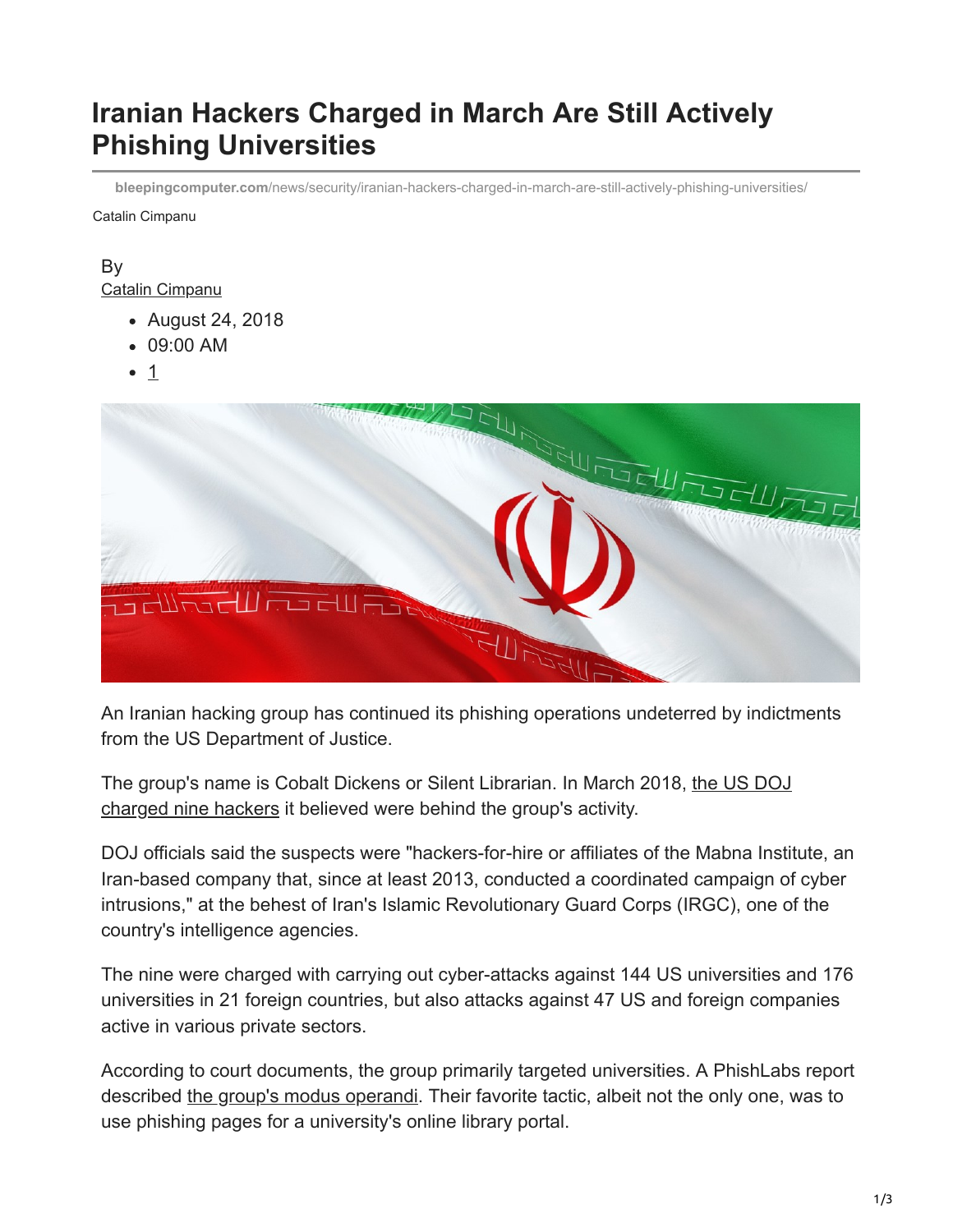Hackers used the collected logins to steal intellectual property from the university's library, which they later resold online on various portals, such as Megapaper.ir (Megapaper) and Gigapaper.ir (Gigapaper), two websites operated by a company controlled by one of the nine suspects.

# **New Cobalt Dickens campaign discovered**

But according to a report shared with Bleeping Computer in advance, US cyber-security firm Secureworks says it detected new phishing attacks carried out by the same Cobalt Dickens group.

Secureworks researchers say they initially discovered one URL spoofing a login page for a university but after further investigations, they uncovered a broader campaign aimed at multiple targets.

"Sixteen domains contained over 300 spoofed websites and login pages for 76 universities located in 14 countries, including Australia, Canada, China, Israel, Japan, Switzerland, Turkey, the United Kingdom, and the United States," revealed Secureworks experts.

They also say the domains were registered between May and August 2018, a clear indicator that the indictment hasn't phased the group's members or forced them underground, as most hackers tend to do after being publicly ousted.

After getting run off of [@Namecheap,](https://twitter.com/Namecheap?ref_src=twsrc%5Etfw) [#SilentLibrarian](https://twitter.com/hashtag/SilentLibrarian?src=hash&ref_src=twsrc%5Etfw) actors are now using straightup Iranian-hosted websites for their phishing sites. The group recently switched over to the domain UNTC[.]IR. Today's targets: [@LancasterUni](https://twitter.com/LancasterUni?ref_src=twsrc%5Etfw) [@ucl](https://twitter.com/ucl?ref_src=twsrc%5Etfw) [@Stockholm\\_Uni](https://twitter.com/Stockholm_Uni?ref_src=twsrc%5Etfw)

Really covert guys!

— Crane Hassold (@CraneHassold) [August 24, 2018](https://twitter.com/CraneHassold/status/1033000199726088193?ref_src=twsrc%5Etfw)

These guys are busy today! Another **#SilentLibrarian** actor has just activated [#phishing](https://twitter.com/hashtag/phishing?src=hash&ref_src=twsrc%5Etfw) sites targeting [@NCState](https://twitter.com/NCState?ref_src=twsrc%5Etfw) and [@tcddublin](https://twitter.com/tcddublin?ref_src=twsrc%5Etfw) on the domain LLLF[.]NL hosted on Freenom ([@dottk\)](https://twitter.com/dottk?ref_src=twsrc%5Etfw). [pic.twitter.com/tGwJ3XKkhb](https://t.co/tGwJ3XKkhb)

— Crane Hassold (@CraneHassold) [August 24, 2018](https://twitter.com/CraneHassold/status/1033060537804804098?ref_src=twsrc%5Etfw)

### **Related Articles:**

[Cyberspies use IP cameras to deploy backdoors, steal Exchange emails](https://www.bleepingcomputer.com/news/security/cyberspies-use-ip-cameras-to-deploy-backdoors-steal-exchange-emails/)

[Austin Peay State University resumes after ransomware cyber attack](https://www.bleepingcomputer.com/news/security/austin-peay-state-university-resumes-after-ransomware-cyber-attack/)

[Phishing campaign targets Russian govt dissidents with Cobalt Strike](https://www.bleepingcomputer.com/news/security/phishing-campaign-targets-russian-govt-dissidents-with-cobalt-strike/)

[FBI warns of hackers selling credentials for U.S. college networks](https://www.bleepingcomputer.com/news/security/fbi-warns-of-hackers-selling-credentials-for-us-college-networks/)